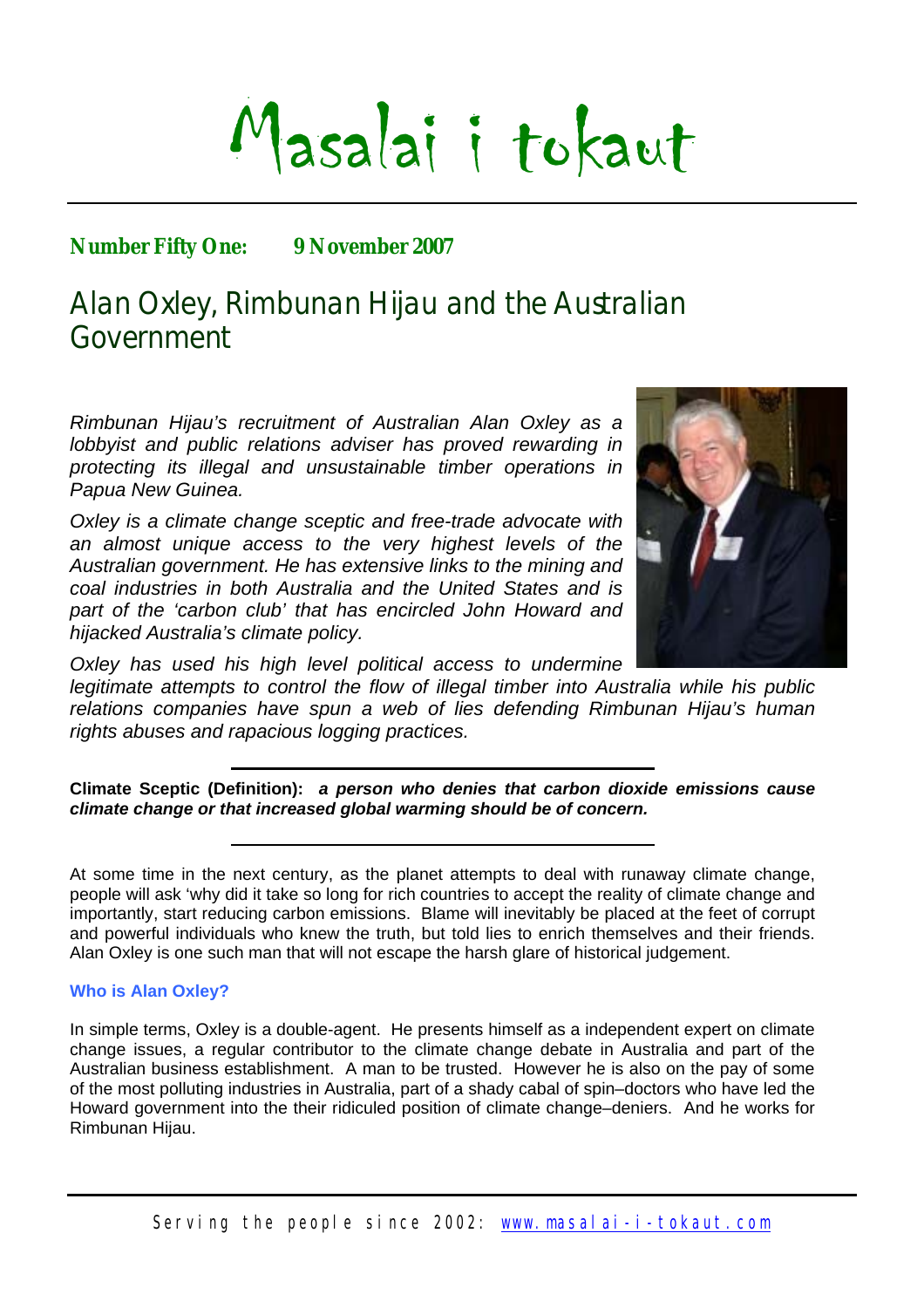#### **Oxley, ITS Global and the global spin of climate change**

Oxley's consulting company is Melbourne based *ITS Global* – a 'hired gun for powerful business voices' that specialises in 'spin creation' in trade and environment issues<sup>[1](#page-1-1)</sup>.

<span id="page-1-0"></span>ITS Global is also closely associated with the worst neo-liberal think tanks in the United States including the American Enterprise Institute, the Competitive Enterprise Institute, the George C. Marshall Institute, the Heritage Foundation and the International Policy Network. It is also involved with and industry-funded funded climate-sceptic groups in the US such as "Frontiers of Freedom". ITS Global even edits the Asia Pacific website of climate-sceptic front group "Tech Central" that is run by a Washington PR firm.

ITS Global administers a number of web sites including [www.climatechangeissues.com](http://www.climatechangeissues.com/) for another climate sceptic group, APEC Studies Centre (which Oxley also heads) and which is another part of Australian Prime Minister John Howard's trusted inner circle of policy advisors.

Some of the world's biggest and worst carbon emitters fund ITS Global, APEC Studies Group and Alan Oxley himself - Rio Tinto, Xstrata, Alcoa, Exxon Mobil and BHP Steel to name just a few.

Oxley is a member of the shadowy Lavoisier Group – an extremist neo-liberal think-tank created to tell people that climate change does not exist. The Lavoisier Group ridicules the science of global warming, supports 'scientific' sceptics and portrays those pushing for emissions cuts as extremists and fundamentalists themselves. According to the Lavoisier Group climate change '*is the greatest fraud ever perpetuated on the Australian public' and 'the most serious challenge to Australian sovereignty since the Japanese [in World War II).*

It will come as no surprise to know that Oxley has been instrumental in creating John Howard's position as a climate change sceptic and is the central man behind the creation of the shameful climate change 'policies' of the Australian Liberal Party. Alan Oxley has been described as *'the most omnipresent voice telling John Howard that emissions cuts by Australia are unwarranted and unaffordable'* [1](#page-1-0) .

Both Oxley and ITS Global have worked consistently to persuade John Howard against adopting measures that would cut Australia's emissions. It has also done large amounts of work on other issues close to Howard's heart including backing the 2002 US-Australia Free Trade Agreement and defending the corrupt Australian Wheat Board<sup>[2](#page-1-2)</sup>.

Most importantly, ITS Global provided the research advice that Howard used to justify his back flip on ending illegal timber imports in 2006.

#### **Why would Oxley want illegal timber to enter Australia?**

Alan Oxley has spent three years being paid to defend the operations of the worst logging company in PNG – Malaysian giant *Rimbunan Hijau*. He has been paid to create for them a good clean image and to protect the company from international initiatives to control the trade in illegal and unsustainable timber. Oxley has used his unique political access developed as a free trade advocate and climate change sceptic to defend the human rights abuses of Rimbunan Hijau.

He has also recently been recruited to support notorious Tasmanian logging giant Gunns Limited and its controversial pulp mill proposal that has become mired in political corruption in Tasmania.

The secret to Oxley's influence is his connections to the Department of Foreign Affairs and Trade (developed while he was former ambassador to GATT). Oxley had a direct line to DFAT Secretary Ashton Calvert before he went off to work for Rio Tinto and Woodside, and DFAT still commission

<span id="page-1-1"></span><sup>&</sup>lt;u>nessen bouwersensence</u><br><sup>1</sup> See: Guy Pearce, 'High and Dry', Penguin Press.

<span id="page-1-2"></span><sup>&</sup>lt;sup>2</sup> See: Clive Hamilton; Scorcher: The dirty politics of climate change'. Black Inc Agenda Press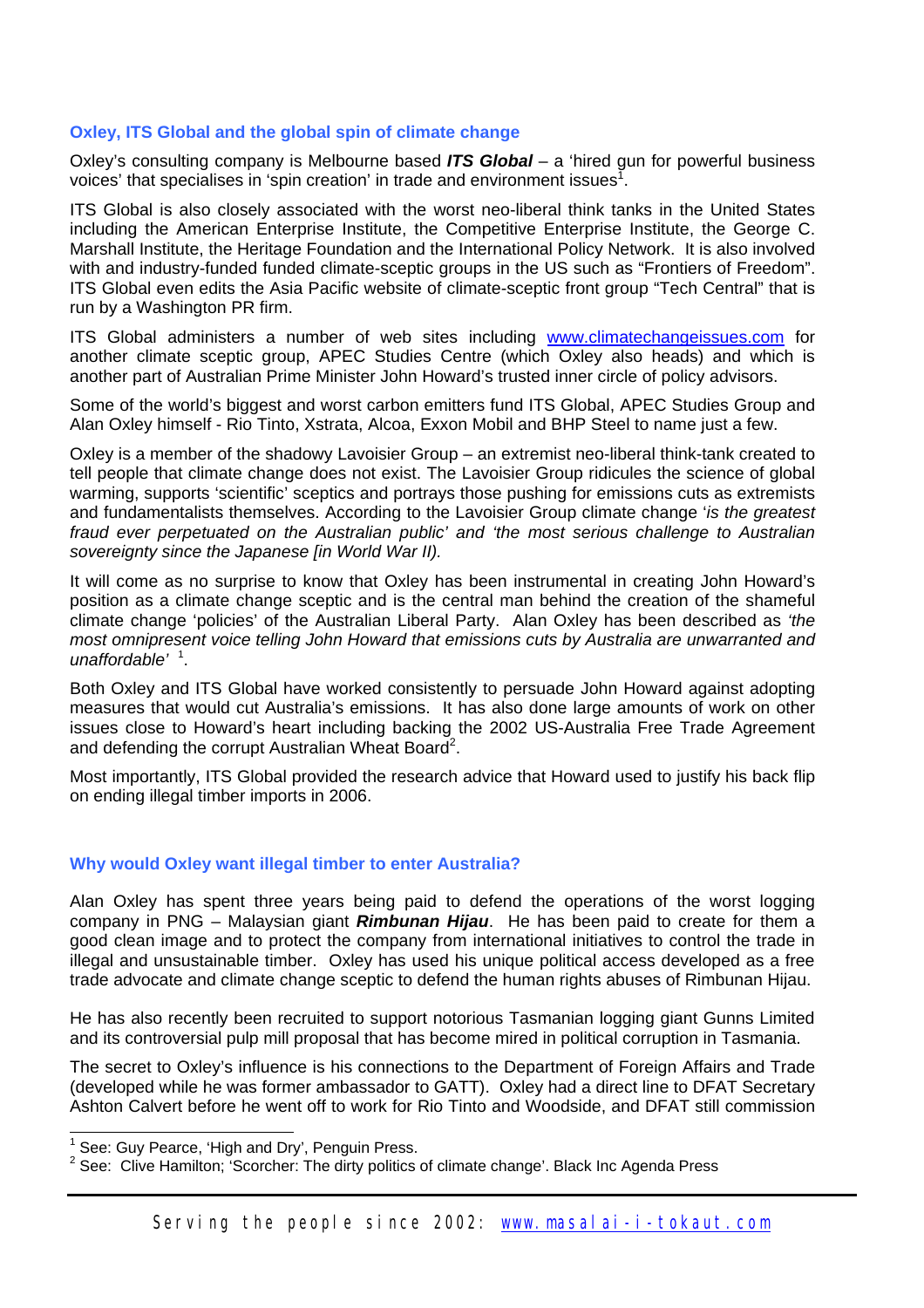work from Oxley despite the fact he runs a clear ideological line as a paid gun working as a lobbyist for industry. Both Oxley and Calvert sit on Howard's Foreign Affairs Council. Indeed in 2001 Oxley was awarded a Centenary Medal by John Howard!

It was this web of connections that attracted Rimbunan Hijau to invest heavily in acquiring the services of ITS Global. Oxley was recruited by RH to help get the Australian government out of its 2004 election pledge to end illegal timber imports.

Working on behalf of RH and the Australian Timber Importers Federation, Oxley first vilified Masalai, PNG Eco-Forestry Forum and Greenpeace on its [www.forestryanddevelopment.com](http://www.forestryanddevelopment.com/) website. He then attempted to have our Masalai web-site closed and our investigators revealed and 'dealt-with'. Oxley then helped climate sceptic Forest Minister, Eric Abetz, to draft his pathetic voluntary policy on illegal logging as an alternative to stopping the flow of illegally harvest timber into Australia. Since then, his publications have been released regularly, each claiming that RH logging operations is the economic salvation of PNG. A group of academics based in Australian Universities, to be discussed in the next edition of Masalai, have gladly peddled

the industry lies in return for cash.

Alan Oxley, a Guest of Honor at the  $30<sup>th</sup>$ Anniversary celibration of the RH Group in Sarawak, Malaysia 2006. Sitting on his right is James Lau and Mr J.K Balasubramaniam of Rimbunan Hijau PNG.



Oxley was also tasked with repairing the [image](http://www.masalai-i-tokaut.com/) of RH after the scandal of their illicit ownership of Kina Securities broke in 2006 (see www.masalai-I-tokaut.com ). Kina Securities was attempting to buy a bank (Maybank) which would have then been used to facilitate transfer pricing activities on behalf of Kina Securities parent, Rimbunan Hijau.

#### **However, eventually the truth gets out**

As the Weekend Australian reported in October 2006:

*"What do you do when your logging company can't shake off continuing negative publicity about illegal logging and human rights abuses, generated by a never-ending series of reports by international financial institutions, aid donors, journalists and non-government organisations?* 

*If you are multinational logger Rimbunan Hijau, you call in a team of Australian spin doctors to give the company a makeover."*

Earlier this year, Oxley weant one step too far in his defence of Rimbunan Hijau when he suggested a report detailing numerous human rights abuses by Rimbunan Hijau in PNG (which had been funded by the UK government) had been fabricated.

Oxley was forced to publish this humiliating aplogy in the Australian media.